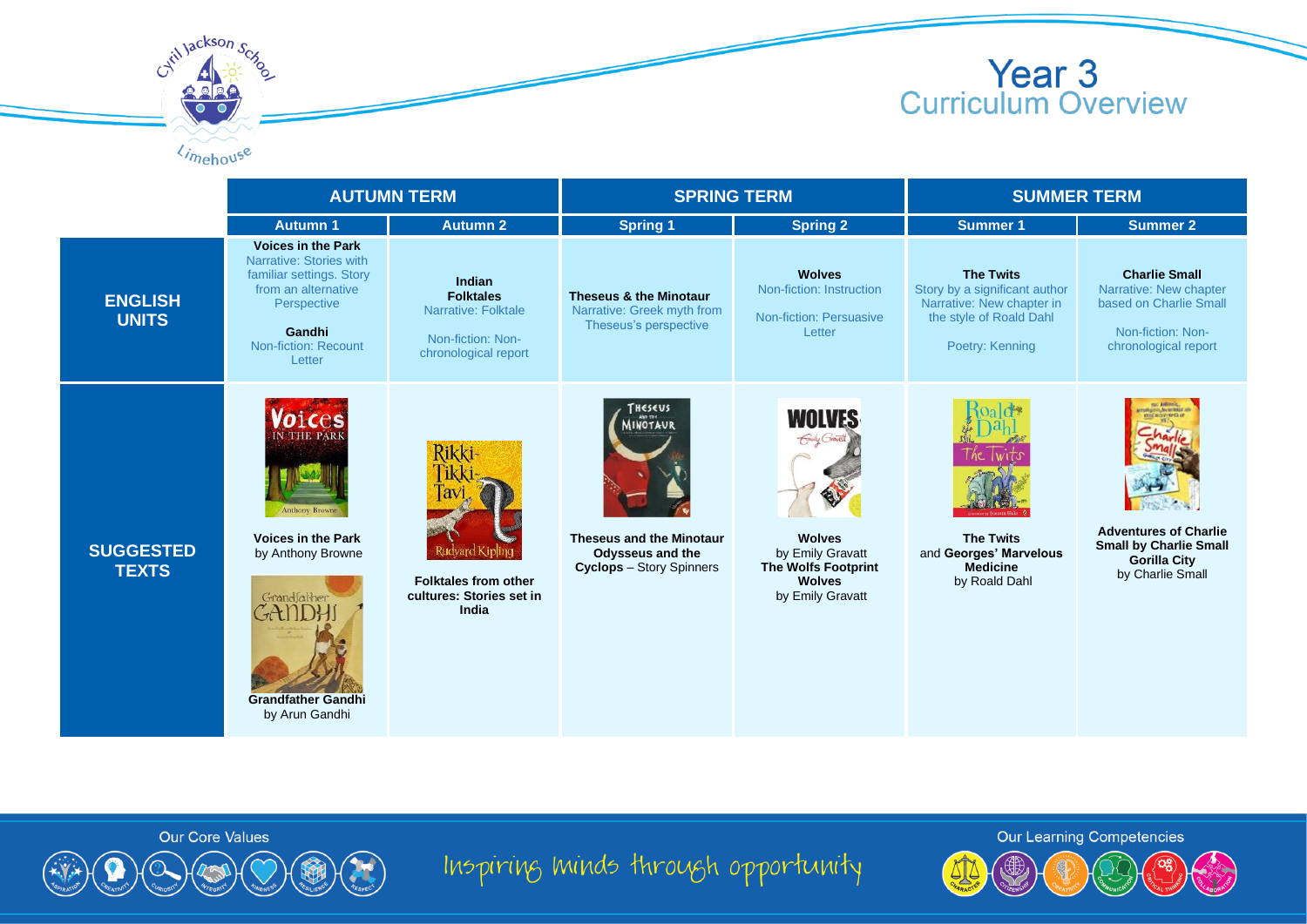

|                                               | <b>AUTUMN TERM</b>                                                                                                                                                                                         |                                                                                                                                                                  | <b>SPRING TERM</b>                                                                         |                                                                                                                                                              | <b>SUMMER TERM</b>                                   |                                                                                                                                |
|-----------------------------------------------|------------------------------------------------------------------------------------------------------------------------------------------------------------------------------------------------------------|------------------------------------------------------------------------------------------------------------------------------------------------------------------|--------------------------------------------------------------------------------------------|--------------------------------------------------------------------------------------------------------------------------------------------------------------|------------------------------------------------------|--------------------------------------------------------------------------------------------------------------------------------|
|                                               | <b>Autumn 1</b>                                                                                                                                                                                            | <b>Autumn 2</b>                                                                                                                                                  | <b>Spring 1</b>                                                                            | <b>Spring 2</b>                                                                                                                                              | <b>Summer 1</b>                                      | <b>Summer 2</b>                                                                                                                |
| <b>MATHS</b>                                  | Number: place value<br>Number: addition and<br>$\bullet$<br>subtraction<br>Measurement: Length<br>$\bullet$<br>& Height                                                                                    | Measurement: Length &<br>Height<br>Number: Multiplication<br>$\bullet$<br>& Division4 weeks<br><b>Roman Numerals</b><br>$\bullet$<br>Investigations<br>$\bullet$ | <b>Statistics</b><br>$\bullet$<br>Number: multiplication<br>& division<br>• Investigations | Measurement: Time<br><b>Fractions</b><br>$\bullet$<br>Investigations<br>$\bullet$                                                                            | <b>Fractions</b><br>Geometry: properties of<br>shape | Measurement<br>Investigations / Problem<br>Solving                                                                             |
| <b>SCIENCE</b>                                | <b>Rocks</b>                                                                                                                                                                                               | Animals including humans                                                                                                                                         | Forces and Magnets                                                                         |                                                                                                                                                              | Plants<br><b>Life Cycles</b>                         | Light                                                                                                                          |
| <b>VISITS/VISITORS</b><br><b>THEMED WEEKS</b> | <b>BHM</b><br>$\bullet$<br><b>Mandir trip</b><br>$\bullet$<br><b>Natural History</b><br><b>Museum</b>                                                                                                      | Remembrance Day<br>$\bullet$<br><b>Winter Art Day</b><br>$\bullet$<br>Christmas performance                                                                      | Science Week<br>$\bullet$                                                                  | <b>Book Week</b><br>$\bullet$<br>V&A Museum of<br>Childhood - DT<br>Woodwind players from<br><b>Trinity Music College</b><br>KS2 show (musical)<br>$\bullet$ | <b>Maths week</b><br>$\bullet$                       | <b>Healthy Schools Week</b><br>Sports Day<br><b>Thames Explorer Trust</b><br>trip to Greenwich<br>KS2 performance<br>$\bullet$ |
| <b>HISTORY</b>                                | Stone Age and Iron Age                                                                                                                                                                                     |                                                                                                                                                                  |                                                                                            | <b>Ancient Egypt</b>                                                                                                                                         |                                                      |                                                                                                                                |
| <b>GEOGRAPHY</b>                              |                                                                                                                                                                                                            |                                                                                                                                                                  | <b>Rivers</b>                                                                              |                                                                                                                                                              | <b>Brazil: Deforestation</b>                         | Local Area: Thames<br>Pollution                                                                                                |
| <b>MFL:</b><br><b>SPANISH</b>                 | Listening: Explore the patterns and sounds of language through songs and rhymes<br>Speaking: Recognise a familiar question and respond with a simple rehearsed response<br>Writing: Copy simple vocabulary |                                                                                                                                                                  |                                                                                            |                                                                                                                                                              |                                                      |                                                                                                                                |
| <b>ART</b>                                    | Textiles:<br><b>Batik art</b>                                                                                                                                                                              |                                                                                                                                                                  |                                                                                            |                                                                                                                                                              | <b>Drawing</b><br>Artist study: Georgia<br>O'Keefe   |                                                                                                                                |
| <b>DT</b>                                     |                                                                                                                                                                                                            |                                                                                                                                                                  | Structures: build labyrinth<br>for the minotaur                                            | Design: build a pneumatic<br>toy                                                                                                                             |                                                      |                                                                                                                                |
| <b>COMPUTING</b>                              |                                                                                                                                                                                                            | Coding                                                                                                                                                           |                                                                                            |                                                                                                                                                              |                                                      | PowerPoint:<br>using PowerPoint<br>to create presentations.                                                                    |
| <b>PSHE</b>                                   | What does good<br>communication need?                                                                                                                                                                      | How do you build a<br>community?                                                                                                                                 | What does a healthy body<br>need?                                                          | How does someone<br>become a good citizen?                                                                                                                   | How does someone build a<br>good relationship?       | <b>HRE Unit</b><br>Everybody's Body<br><b>NSPCC Privacv</b><br><b>NSPCC Share Aware</b>                                        |



Cyril Jackson Sex

 $\ell_{\text{in}}$ 



Inspiring minds through opportunity

**Our Learning Competencies**